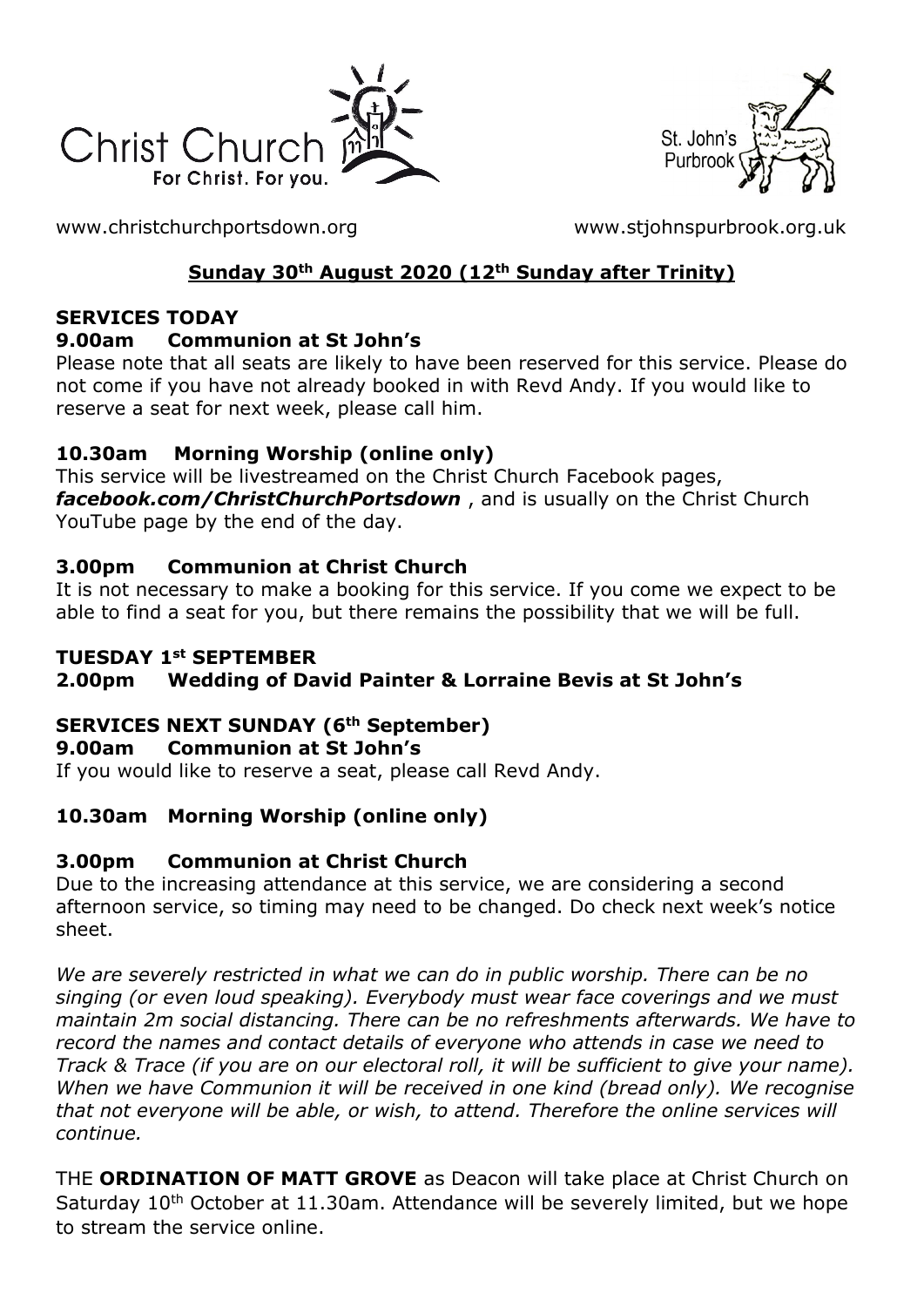#### **GIVING**

Both of our churches are experiencing reduced income from cancelled hall bookings and the lack of collections at services. If you usually give in the plate (cash or envelopes), please do consider switching to Direct Debit or online payment. The best way to do this is via the Parish Giving Scheme, which can now be done online or by telephone. You can register online at **register.parishgiving.org.uk** or by calling **0333 002 1271**

To register you will need the following details:

For Christ Church: Parish: Portsdown Christ Church Diocese: Portsmouth PGS Parish Code: 290629068

For St John's: Parish: St John the Baptist Village: Purbrook Diocese: Portsmouth PGS Parish Code: 290629070

You will also need your own bank details.

If you prefer to give direct to Christ Church (either by Standing Order as a one-off payment) then see details at christchurchportsdown.org/more/giving . For details of giving to St John's please contact the Vicar or Warden.

| <b>CONTACTS</b>      |                                            |
|----------------------|--------------------------------------------|
| Vicar                | <b>Revd Andy Wilson</b> (day off Monday)   |
|                      | vicar@christchurchportsdown.org            |
|                      | purbrookvicar@gmail.com                    |
| <b>Associate</b>     | <b>Revd Laura Cameron</b>                  |
| <b>Minister</b>      | revdlauracameron@gmail.com                 |
| <b>Curate</b>        | <b>Matt Grove</b>                          |
|                      | matt.grove@christchurchportsdown.org       |
| <b>Churchwarden</b>  | <b>Bill Jeffery</b>                        |
| <b>SJP</b>           | purbrookchurch@gmail.com                   |
| <b>Churchwarden</b>  | <b>Stephen Anderson</b>                    |
| <b>CCP</b>           | stephen.anderson@christchurchportsdown.org |
| <b>Administrator</b> | <b>Emma Evans</b>                          |
|                      | parish.office@christchurchportsdown.org    |
| <b>Hall Manager</b>  | Jacqui Wilson                              |
| <b>CCP</b>           | hall.manager@christchurchportsdown.org     |
| Website              | <b>Matt Doe</b>                            |
|                      | webmaster@christchurchportsdown.org        |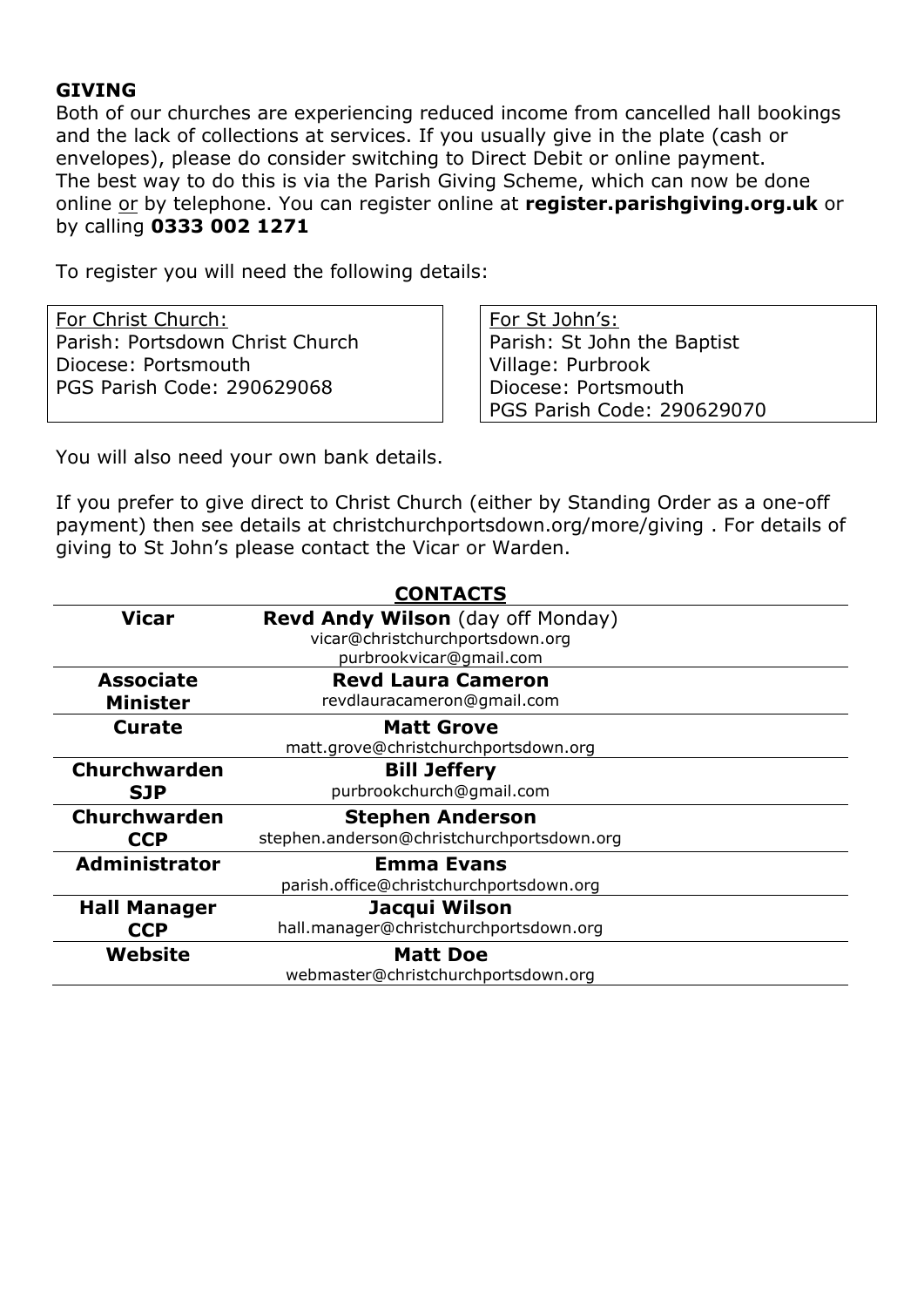# **Sunday 30 August 2020 12th Sunday after Trinity**

# **Collect**

God of constant mercy, who sent your Son to save us: remind us of your goodness, increase your grace within us, that our thankfulness may grow, through Jesus Christ our Lord. Amen.

# **Jeremiah 15:15–21**

 $15$  O Lord, you know; remember me and visit me, and bring down retribution for me on my persecutors. In your forbearance do not take me away; know that on your account I suffer insult.<sup>16</sup> Your words were found, and I ate them, and your words became to me a joy and the delight of my heart; for I am called by your name, O Lord, God of hosts.  $17$  I did not sit in the company of merrymakers, nor did I rejoice; under the weight of your hand I sat alone, for you had filled me with indignation.  $18$  Why is my pain unceasing, my wound incurable, refusing to be healed? Truly, you are to me like a deceitful brook, like waters that fail.  $19$  Therefore, thus says the Lord: If you turn back, I will take you back, and you shall stand before me. If you utter what is precious, and not what is worthless, you shall serve as my mouth. It is they who will turn to you, not you who will turn to them.  $20$  And I will make you to this people a fortified wall of bronze; they will fight against you, but they shall not prevail over you, for I am with you to save you and deliver you, says the Lord.  $21$  I will deliver you out of the hand of the wicked and redeem you from the grasp of the ruthless.

## **Psalm 26:1–8**

<sup>1</sup> Give judgement for me, O Lord, for I have walked with integrity; I have trusted in the Lord and have not faltered.  $2$  Test me, O Lord, and try me; examine my heart and my mind.  $3$  For your love is before my eyes; I have walked in your truth. <sup>4</sup> I have not joined the company of the false, nor consorted with the deceitful.  $5$  I hate the gathering of evildoers and I will not sit down with the wicked.  $6$  I will wash my hands in innocence, O Lord, that I may go about your altar,  $<sup>7</sup>$  To make heard the voice of</sup> thanksgiving and tell of all your wonderful deeds.  $8$  Lord, I love the house of your habitation and the place where your glory abides.